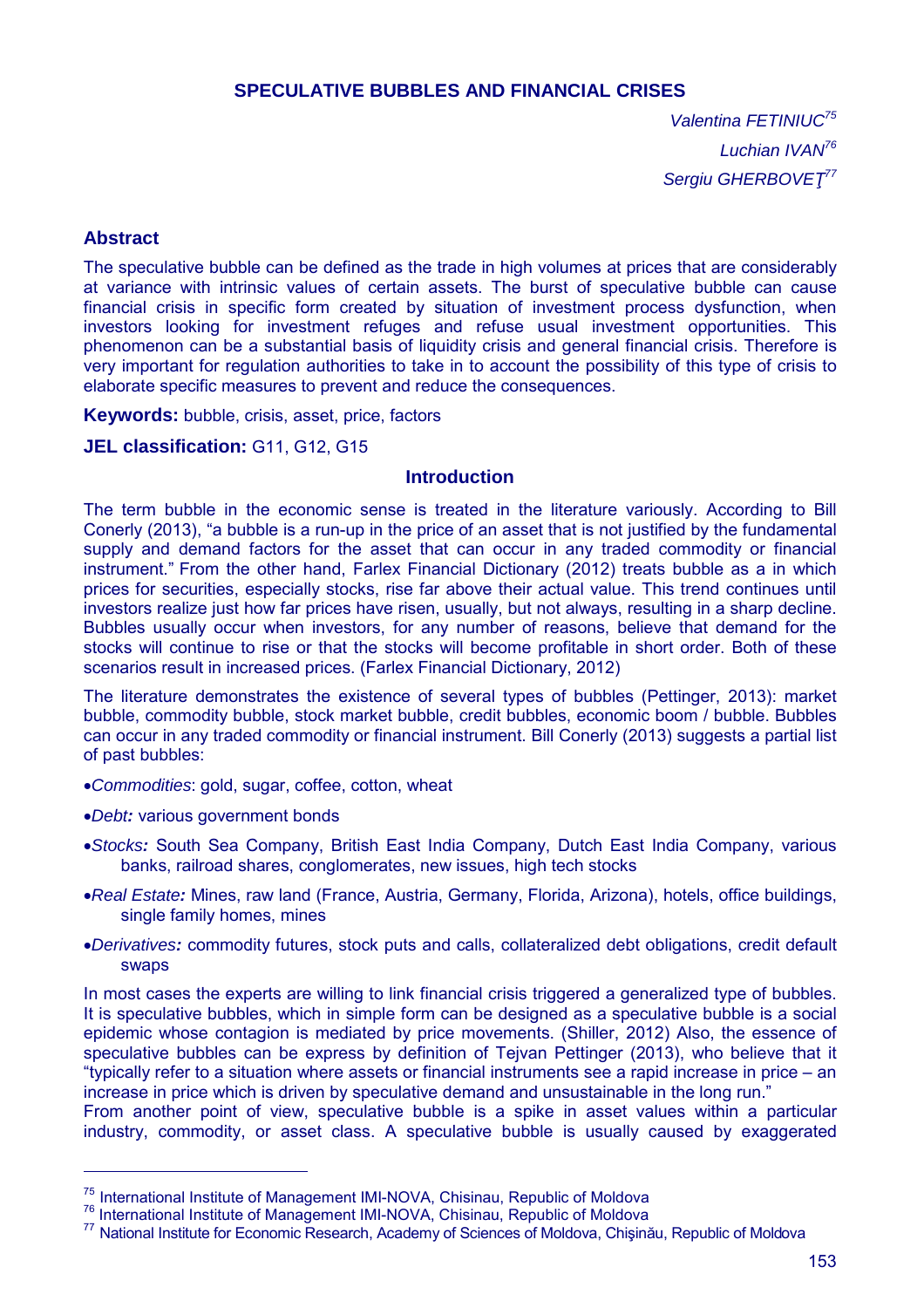expectations of future growth, price appreciation, or other events that could cause an increase in asset values. This drives trading volumes higher, and as more investors rally around the heightened expectation, buyers outnumber sellers, pushing prices beyond what an objective analysis of intrinsic value would suggest. (*Speculative bubble, n.d.*)

In the discussed context, it is interesting that some authors define speculative and financial bubbles interchangeably:

- financial bubbles are "movements in the price, apparently unjustified by information available at the time, taking the form of a rapid increase followed by a burst or at least a sharp decline". (Dimitriadi, 2004, p. 2627)
- a situation where there is a relatively high level of trading activity on a particular asset class at price levels that are significantly higher than their intrinsic values. (Gallant, 2009)

Also significant is the statement that a bubble occurs when certain investments are bid up to prices that are far too high to be sustainable in the long run.

Examples of Bubbles (Pettinger, 2013):

- *Tulip mania of 1630s.* When the price of tulips rose to over 500 times their previous price before collapsing when buyers stopped entering the market.
- *South Sea Bubble 1711-1720*. A company set up to profit from British trade with South America. The price of shares rose rapidly, but with the company failing to make any real profit, share prices collapsed in 1720 and returned to pre-issue levels.
- *1920s credit and housing bubble in U.S.* In the 1920s, there was a rapid growth of credit in the US. This financed a boom in house building and also a boom in the stock market. This rise in credit and share prices came to an abrupt end in 1929 with prices crashing.
- *Dot Com Bubble.* A rapid growth in the share value of internet shares in 1997-2000.
- *Credit bubble of 2000s*, which saw a rise in asset prices and bank lending.
- *2005-2009 housing bubble, which* is an economic bubble affecting many parts of the United States and other countries.
- *Bitcoin bubble* the latest bubble created by Bitcoin a digital currency that has increased in value by 900% over the last six months of 2013.

Studies of the concerned field show a specific range of the bubbles, which in general can be rational, intrinsic and contagious. (*Stock market bubble,* n.d.)

*Rational bubbles* are formed in the market value of the asset deviation from the fundamental value that the counter of the lack of arbitration.

A rational bubble implies a self confirmed belief that the price of an asset depends on the information that include variables or parameters that are not part of the fundamentals of the market. The literature shows that if market fundamentals are economically interesting, it is expected that rational bubbles can be explosive and implosive. Further arguments based on existing literature shows that the trend of maximizing utility requires finite limits on asset prices and therefore opposes both explosive and implosive rational expectations of price developments, except implosion worth the money.

The theoretical analysis of rational bubbles expands in two directions.

The first demonstrates that although demand response to current stock of assets at the current price depends on fluctuations in the fundamental characteristics of the market. Such a response would explode or implode even faster a rational bubble. The rational bubble explosion or implosion is proof of the assumption that the stock of assets evolve independently.

The second, more important, shows that the present analysis examines the beginning of bubble rationally and shows that for reasonable bubble negative such as a bubble inflation sound to begin the formation of a positive rational bubbles, would also be likely positive. In particular, the absolute value of the initial set of potential negative rational bubble can not exceed the estimated initial potential positive rational bubble. This result dramatically expands the theoretical basis for the prevention of rational bubbles. In particular, from rational utility maximization rule is out deflationary bubbles and also contrary to the beginning of a rational inflationary bubble. (Behzad, Herschel, 1985, p. 16)

*Intrinsic bubbles* derived from exogenous economic fundamentals and none other factors. Unlike the most popular examples of rational bubbles, intrinsic bubbles provide a plausible account of deviations from the empirical evaluation based on present value. Their potential explanation comes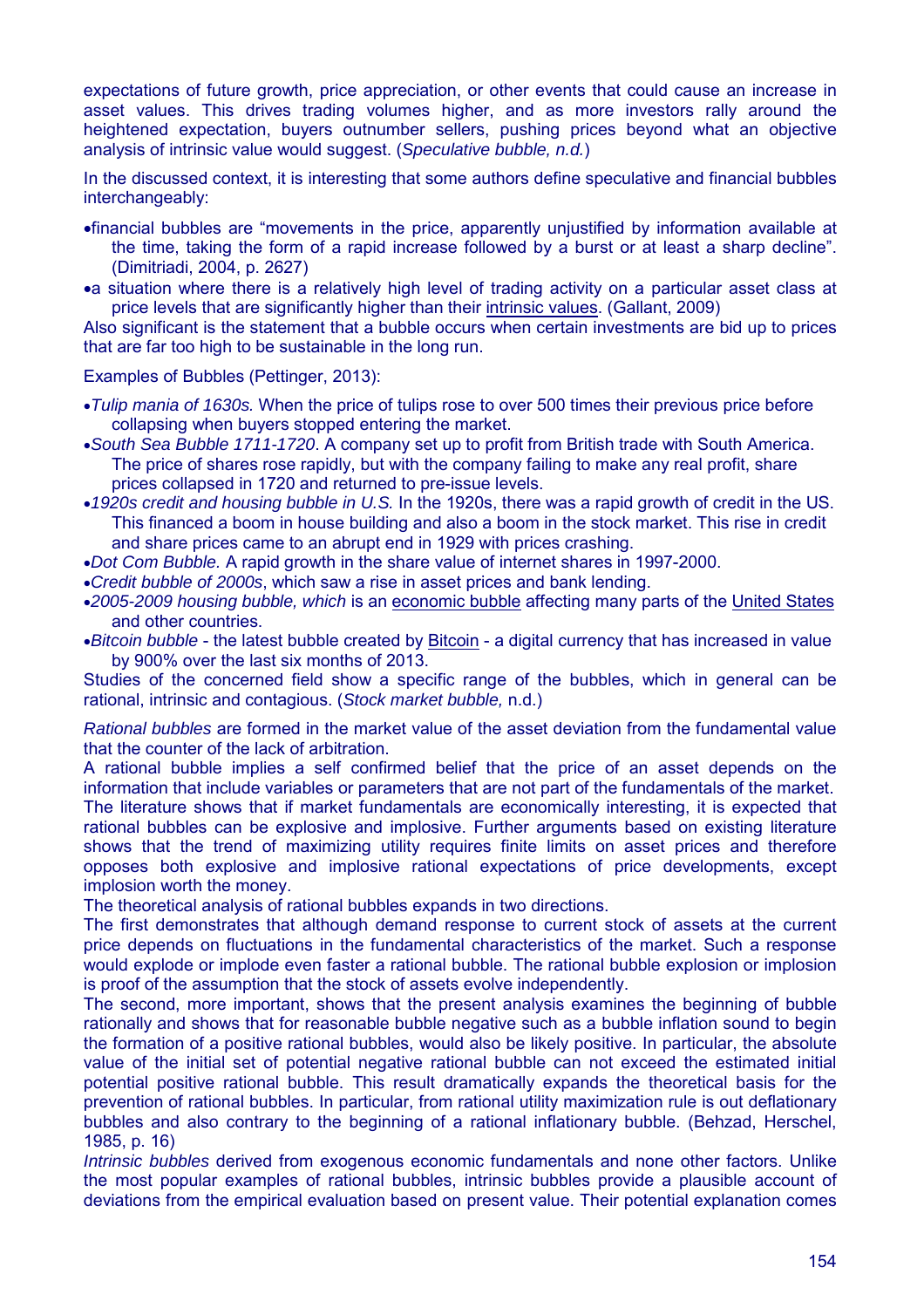in part from their ability to generate persistent deviations that occur relatively stable over long periods. (Kenneth, Maurice, 1989, p. 3-19)

*Contagious bubbles* are formed on the markets of countries moving the markets of other countries.

The main objectives of the research in the bubbles were the following:

Highlighting the essence of speculative bubbles;

Detecting peculiarities of their swelling and break mechanisms;

Demonstrating the link between speculative bubbles and financial crises.

### **Description of the problem**

Speculative bubbles are considered temporary market conditions resulting from excessive demands on the market along with an unfounded increase in the price level of the market. Sensing a growing trend of prices, purchasing investors creates massive pressure in order to participate in market profitability. (*Bulele speculative* , n.d.) These bubbles are usually followed by rapid sales and prices when starting to decline. Generally a bubble grows slowly, moving gradually to the climax over a period of several years. After the bubble peaked prices begin to fall and panicked selling investors create massive pressures leading to a accelerated fall of market prices. Regarding stock markets financial analysts believe that stock is in a bubble when the stock rates affect the economy more than exchange rates affect the economy. This can be considered a common feature of all bubbles in history. Bubbles are a type of investment phenomenon that demonstrates the fragility of investor psychology. Investors put their hopes so high that they exceed the stock courses any rational reflection of the real value of those securities. Early that bubbles have no substance at some point they "bust" and the money invested in these shares is dissipated in the wind. (*Bulele speculative* , n.d.)

Using Minsky's concepts can be outlined five stages of a speculative bubble (*5 Steps Of A Bubble*, n.d.):

- 1.*Displacement:* This stage begins when investors become "lovers" of a new paradigm, and innovative new technology or interest rates that reached a historic low.
- 2.*Boom:* prices start to rise slowly at first due to the movement of investor interest. But gradually, the growth rate starts to rise, as more and more investors enter the market, thus establishing the conditions for creating the boom. During this phase, the asset becomes more and more attention in the media, which contributes to increase the number of interested investors. Appears then fear not rate players what they think is an opportunity that comes once in life, feeling that helps to increase even further the number of participants.
- 3.*Euphoria:* at this stage, any trace of caution is set aside so that asset price increases very much in a very short period. Theory of "biggest loser" is available here as possible. Prices start reaches ridiculous. During this phase, in order to be justified these astronomical prices, are thrown to the so-called new systems of measurement of value.
- 4.*Profit taking:* this stage begins even during the phase of euphoria. Thus, investors who foresee what will follow beginning to sell and collect huge profits. But estimating the exact time, the bubble will burst is extremely difficult and dangerous. This break could be caused by a minor event, but once produced this phenomenon is irreversible.
- 5.*Panic:* at this stage, prices start to come down as quickly as they rose. Investors and speculators, all, want to escape as quickly and at any price the assets, which were in love until recently. Offer growing rapidly, far exceeds demand, and the inevitable happens.

A basic characteristic of bubbles is the suspension of disbelief by most participants during the "bubble phase." There is a failure to recognize that regular market participants and other forms of traders are engaged in a speculative exercise which is not supported by previous valuation techniques. Also, bubbles are usually identified only in retrospect, after the bubble has burst. In most cases, an asset price bubble is followed by a spectacular crash in the price of the securities. In addition, the damage caused by the bursting of a bubble depends on the economic sector/s involved, and also whether the extent of participation is widespread or localized. (*5 Steps Of A Bubble*, n.d.)

Bubbles can be damaging to the wider economy, especially if it is a key market, such as housing or the stock market. A stock market crash can cause a loss of confidence and lower spending. (Pettinger, 2013)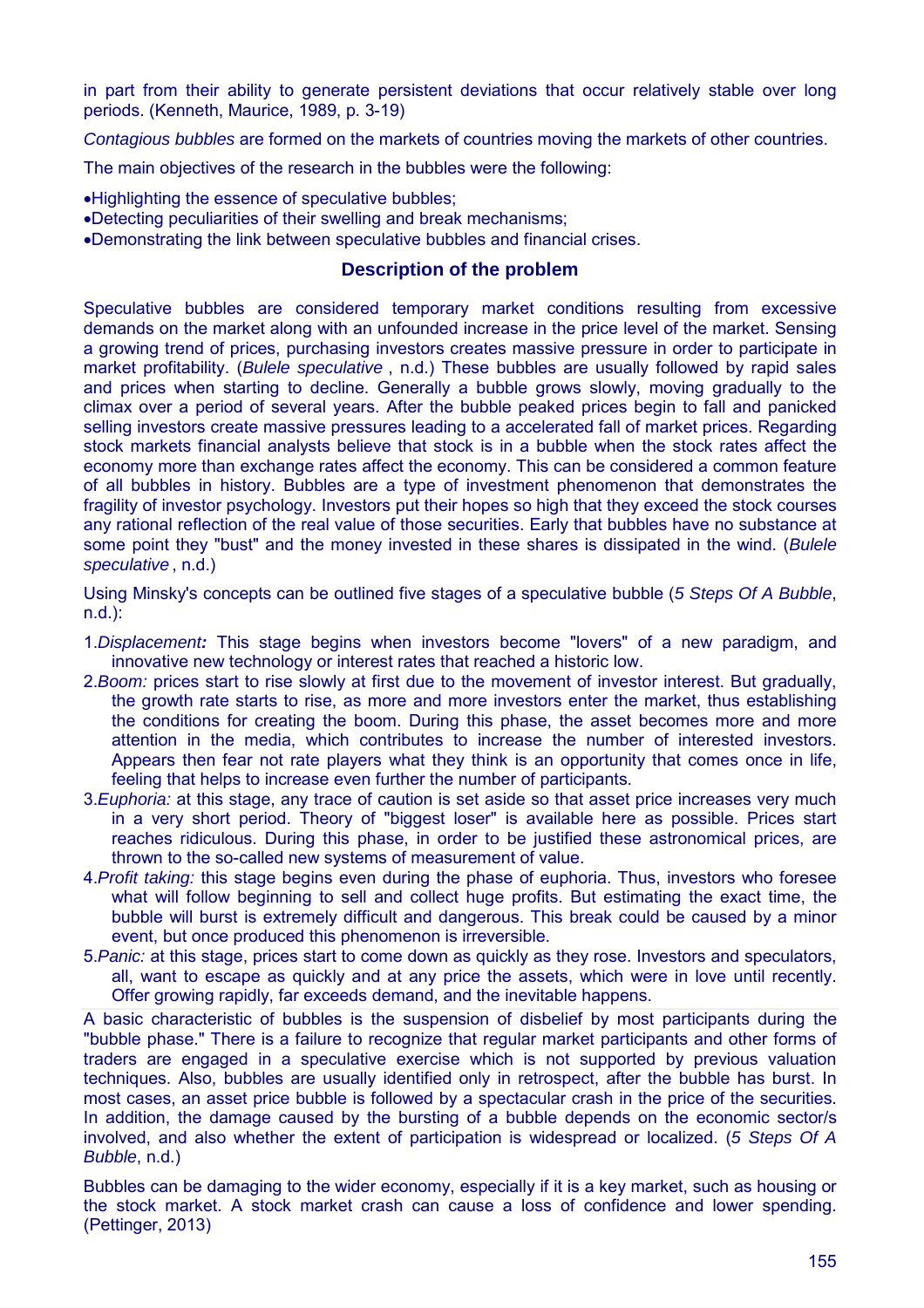Moreover, a serious problem is the fact that financial bubbles have a tendency to gain ever greater proportions, moving locally on the international level. And then the "bursting" the systemic crisis takes place two times. First of all is the onset of turbulence by speculation, whose power has grown through new financial instruments. Then shock wave propagation occurs in the whole planetary financial system. This is achieved by spreading contagion because financial markets are highly interconnected. Based on modern means of communication, information is broadcast almost immediately from one end to another planet. Each market is influenced by the information common to all markets. Reactions of operators in a market considered directories are immediately passed on to other financial markets. This process of propagation and chain repercussions behavior is amplified by "contagion via mimicry", very common in financial markets. Traders do not base their decisions on their own criteria, but considering those of others. The events that have no connection with the financial situation of a country or company can cause a crisis here. (Păun, 2003, p. 28)

#### **Methodology and data sources**

Research carried out in the first place was based on the descriptions formation and bursting of over 20 bubbles from different countries contained in various bibliographic sources. After was examined the existing theoretical concepts and analysts comments on the bubbles. Following was performed generalization and synthesizing of basic ideas and formulate hypotheses on speculative bubbles mechanisms, which were tested with the public databases dialing accessible specialized sites on the Internet. Obtained results were presented in this article.

#### **Results obtained**

For the beginning, have been generalized and synthesized main causes of specualtive bubbles:

#### *1. Interest rates*

The level of interest rates has a major impact on market mechanisms of financial market and therefore it becomes an important tool in management training and bursting bubbles.

Radical reduction of interest rates by the monetary authorities of the country usually aims to stimulate economic growth by increasing the volume of lending.

But along with this, the following processes occur:

•Substantial increase in demand for loans, which may result effectof overcrediting;

- •Increasing loan volumes increase the liquidity of the market, which increases the demand volume of assets traded in the market;
- •Reducing lending rates causes lower interest rates on deposits, which has the effect of increasing demand for alternative investment opportunities.

In the complex, these effects lead to the appearance of new specualtive bubbles and / or stimulate existing ones. Raising radical interest rates may cause bursting financial bubbles and if the process now grew, bursting can produce a financial crisis.

#### *2. Liquidity*

Excess of liquidity, for example, generated by lax lending policies, prices of certain sectors leads to inflammation processes, then leading to the collapse of the market.

Increase of liquities exceeds usually gradually and in significant volume of available financial instruments inevitably leads to the phenomenon of "hot money", which consists in increasing market competition among investors for placing money excess, which leads to higher prices assets traded in the market and the gradual reduction of profitability of investments. Thus, high levels of liquidity generate excessive risk capital allocations in some sectors and speculative bubbles.

#### *3. Psychological factors*

Bubbles phenomenon can be explained by the investment psychology and its negative effects. Often economy slump recorded in various causes such as political or economic instability, natural disasters, war, etc. All these can not be controlled by the individual investor. However turbulence in financial markets is often linked to investor's psychology. Many times the losses of investors on the stock markets because they are subjective and influenced decisions they take. One of common errors made by investors everywhere is the fact that their investment decisions are the result of socalled "group mentality" in accordance with the decisions of others celorialti. The dependence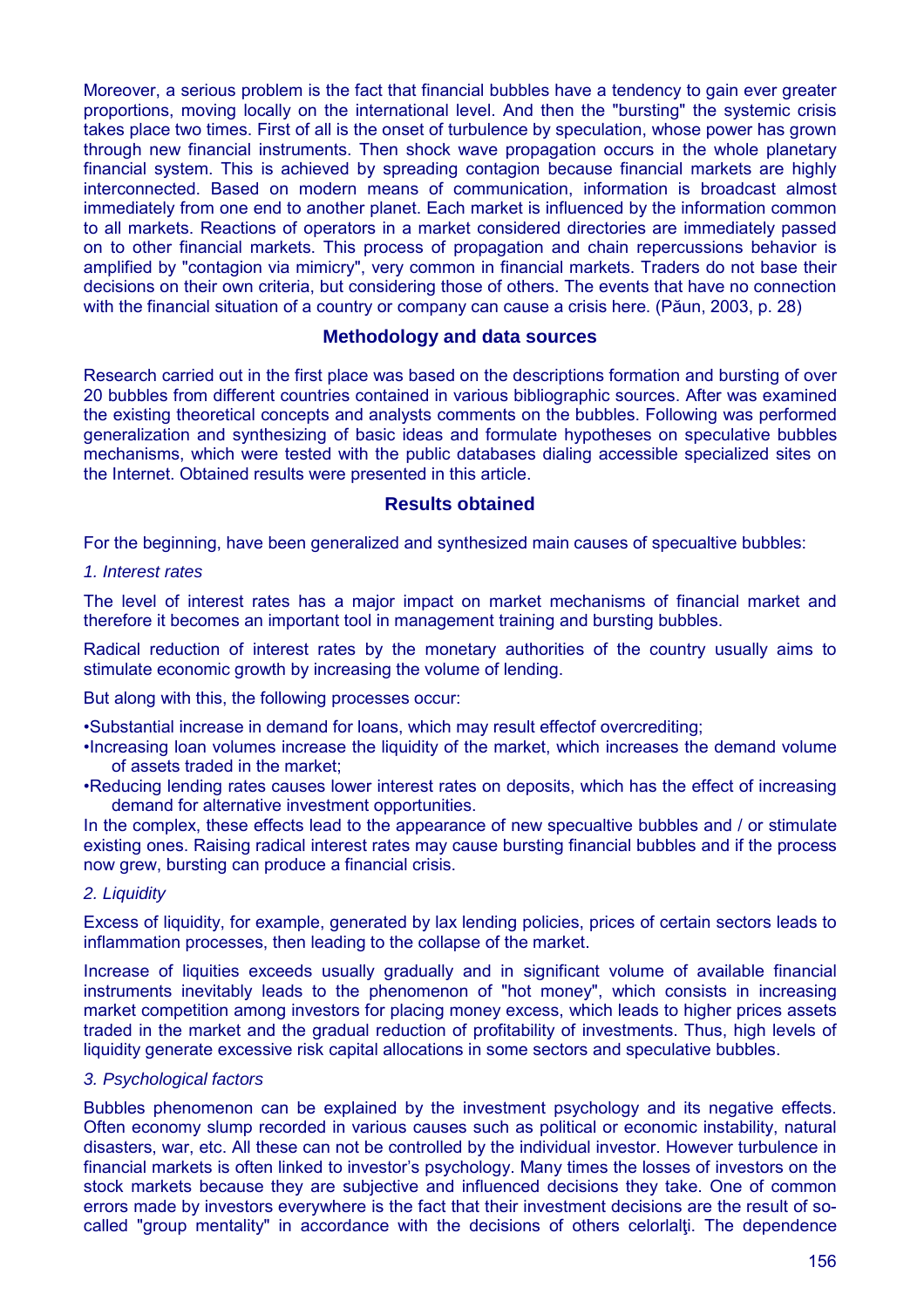regarding investment often occurs on stock echange market. Such market problems often stops investors invest according to their own strategies and accurate evidence-based, and prefer to follow the path imposed by other investors. According to behavioral finance with as little as an investor knows the easier it is for it to be affected by the "group mentality." The more ignorant investors entering the panic quickly thus creating prerequisites for true stock collapse.

We can distinguish two actions caused the "group mentality":

- *panic buying:* when investors observe a share price increase and without waiting for the share they buy in the hope of significant profits. They forget to study the "folder" that company and guides the strategy according to the general opinion of other investors. Trap the fall itself those investors is limited to the idea that to the extent that an investment seems too profitable to be true, it probably is.

- *panic selling:* is the time the speculative bubble that caused the growth of the market unfounded "break" and investors trying to reduce their losses as much as possible by selling shares. Pressure to sell shares will only lead to the stock market collapse.

Another problem is psychological extrapolation, which is to design for the future of historical data, leading to the assumption that prices will increase in the future permanently. Investors usually extrapolate the future profitability of investments in certain assets, leading to price increases and the risk of these assets, hoping that they will sell at higher prices. But raising asset prices lead to too low investment return to the desired placement investors, which requires it to sell assets and then begin falling prices.

#### *4. Moral hazard*

Banks and other companies as financial intermediaries generally have a tendency to behave irresponsibly. They display a penchant exuberant in their investment decisions, most often taking huge risks, as the expected profits. It is observed that these institutions have reduced their equity ratios to extremely low levels, generally less than 10%. As liquidity is economic buffer losses, financial firms are particularly vulnerable as their margins are lower liquidity. If so vulnerable firms dominate the market - as is currently the case - then there are high chances of contagion as the liabilities of any company are often the assets of another. Bankruptcy of one of such large companies can then trigger a domino effect, subsequent bankruptcies. The entire financial market dissolves. While economists agree on this basic, the more strongly they disagree about its causes and remedies. Some seem to believe that the investment decision irresponsible inclination is as natural as bad weather or death. Financial markets are unstable by nature, because the agents in these markets would benefit from superior knowledge compared to those of their customers ("information asymmetry") and can enrich their behalf. (Hülsmann)

#### *5. Financial innovations*

For the addressed purposes product innovations particularly manifests in the securities market. These often facilitate access to finance for business issuers, given that the outcome of innovation, securities become more attractive to investors.

The innovation activity in the securities market can be viewed from two perspectives: from the point of view of financial market participants innovations serve to optimize financial flows, but can also lead to increased number of issuers listed above, which may cause the macro economic crisis-even level.

In addition, the emergence of innovations leads to greater interdependence of financial markets that some non essential crisis phenomenon leads to manifestations on others analog.

#### *6. Other possible causes*

Some experts explain specualtive bubbles in connection with inflation and bubbles, in turn, can cause inflation. There are theories that promote the idea of chaotic bubbles that may occur in critical situations, the result of the superposition of several economic factors. Other experts say that bubbles are inevitable consequences specualtive irrational valuation of assets (unconfirmed by fundamentals). (*Chaotic bubble*, n.d.)

Based on observation which backed up by 500 years of economic history Jean-Paul Rodrigue inferred standard evolutionary scenario of a speculative bubble (Figure 1), which is confirmed by example of South Sea Company Bubble (Figure 2) and Bitcoin Bubble (Figure 3).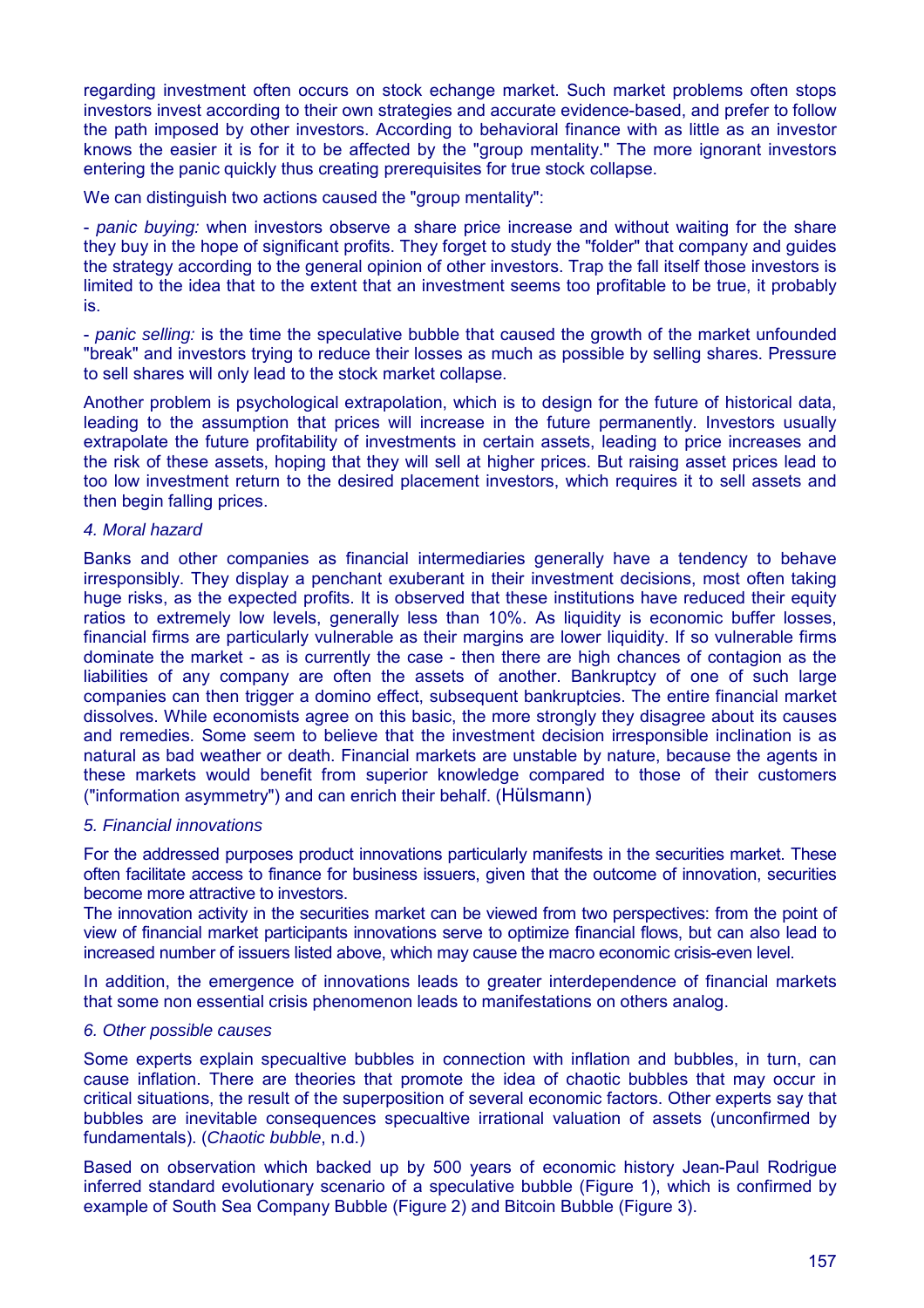



Source: (Rodrigue)





Source: (Colombo, 2012)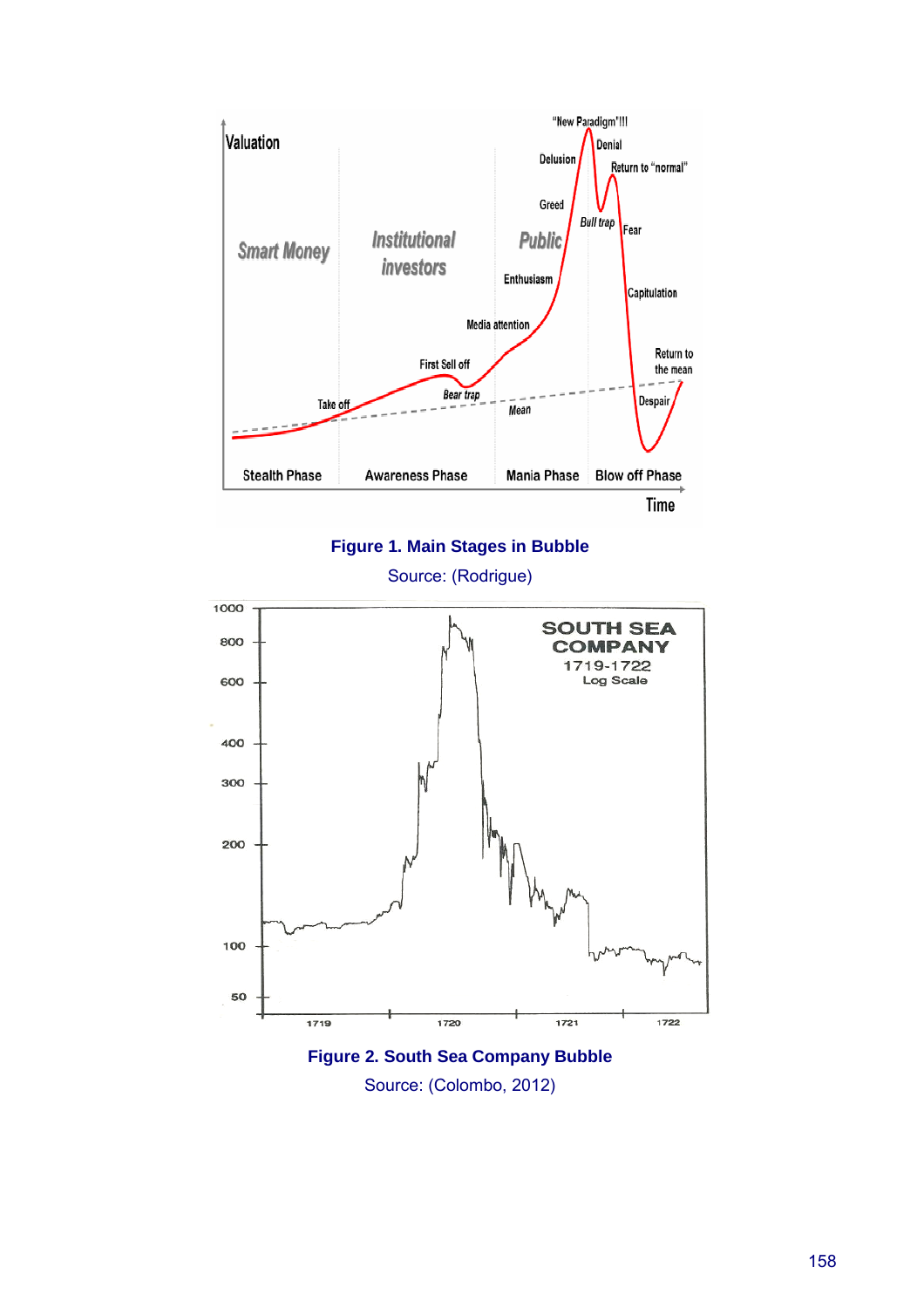

**Figure 3. Bitcoin price chart Source: Colombo (2013)**

Tests have demonstrated that this model illustrates a unique process, if the intrinsic value of the underlying asset bubbles tend not increase or diminish.

If the intrinsic value of the asset has a tendency to increase, then we can see trends that repeatedly shape bubbles.

An example can be presented in the international market of gold (Figure 4). Continued growth in demand for gold for industrial needs and exhausted traditional gold layers provide an increasing trend of intrinsic value of gold and a basic upward trend. Meanwhile, the use of gold as investment shelter (especially during financial crises) and speculative tool generates bubbles, the last of which recently broke.

A similar process we see on the stock market the United States expressed the dynamics of Dow Jones Industrial Average Index (Figure 5). Thus, in 2009 we witnessed the formation of a major financial bubble.

Also, as a consequence of the process of financial internationalization and globalization can be highlighted specualtive bubbles from different countries, which have made and broken almost simultaneously.



**Figure 4. The dynamics of world prices of ounces of gold from 1973 to 2014 (USD)** Source: http://therealasset.co.uk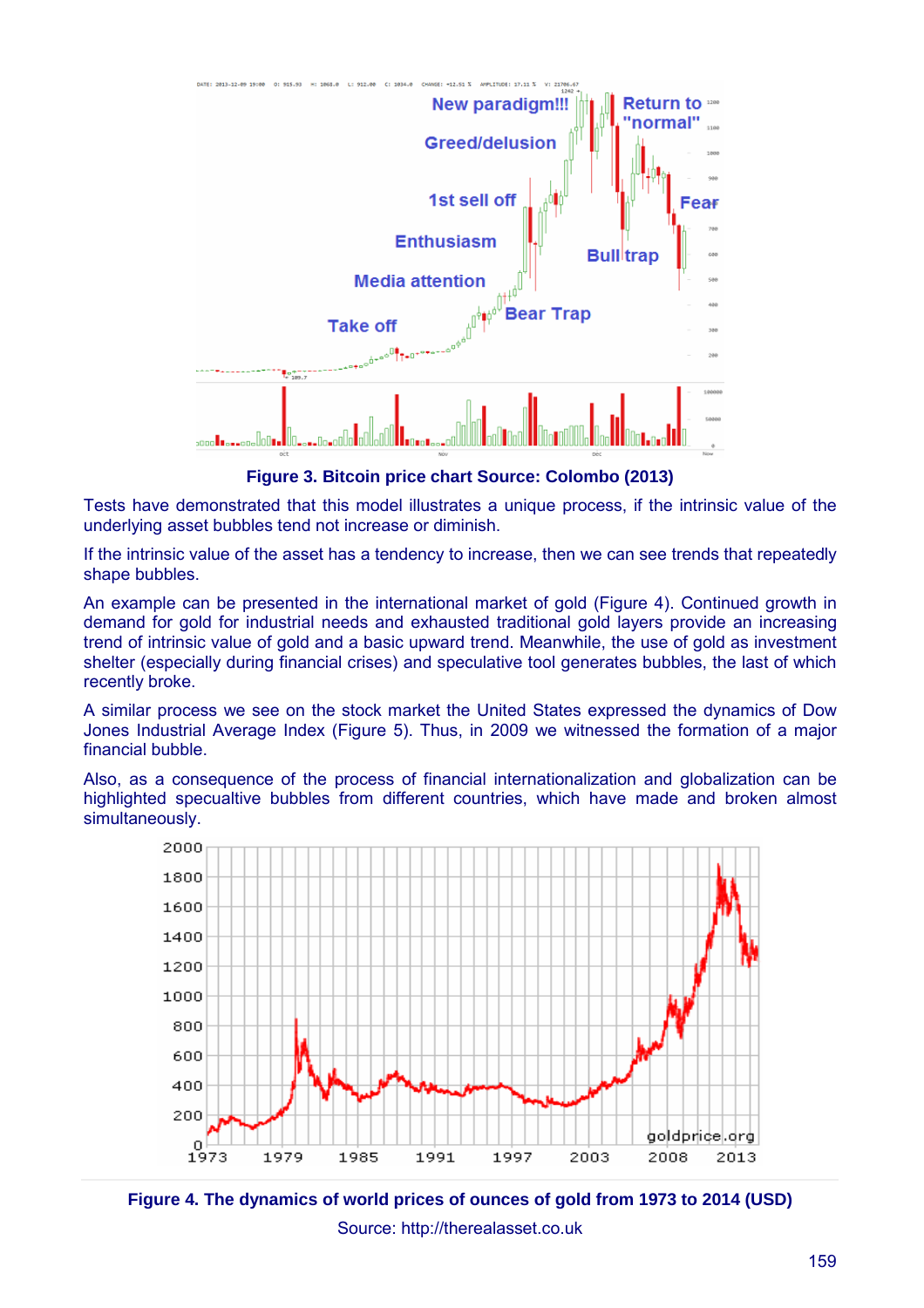

**Figure 5. The dynamics of Dow Jones Industrial Average Index from 1995 to 2014**

#### Source: http://www.marketwatch.com

As an example, can be presented bubbles formed on the stock markets of the USA, France and Canada in the period of 1995-2003 years (Figure 6).



# **Figure 6. The dynamics of Stock Indexes from 1980 to 2006**

#### Source: Gurova (2006)

As you can see, there is a positive correlation between Dow Jones Industrial Average, S&P/TSX Composite, NASDAQ and CAC indexes.

Some financial bubbles, which are produced financial crisis, could cause by contagion effect the bubbles bursting on other markets. For example, the bubbles break from Asian countries and the international financial crisis in 1997 was one of the factors caused the collapse of the Government securities market and financial crisis in the Russia in August 1998. These events were one of the causes of Government securities market falling in Moldova in October 1998.

Studies have demonstrated the enormous importance of market makers and central authorities' activities in the evolution of speculative bubbles. For example, according to some theories, swelling and bursting stock market bubble in the USA in 1929 was organized by major American bankers by margin trade financing finance period of 1927 to 1929 and withdrawn from the market on the eve of the financial crisis.

Meanwhile, efforts are remarkable financial, economic, administrative and political authorities to maintain the US's Government Debt bubble that began to form in the early 2000s (Figure 7). Contrary to the expectations of many experts, in 2012 there had been no breaking the bubbles, but on the contrary, its growth occurs far.

Following research has established that one of the consequences of the financial bubble bursting is financial crisis generation. Especially, it can be one of its forms - investment crisis, wich represents a deadlock situation in developing investment process is driven by the refusal of investors to make investment opportunities, or lack thereof, and for other specific reasons.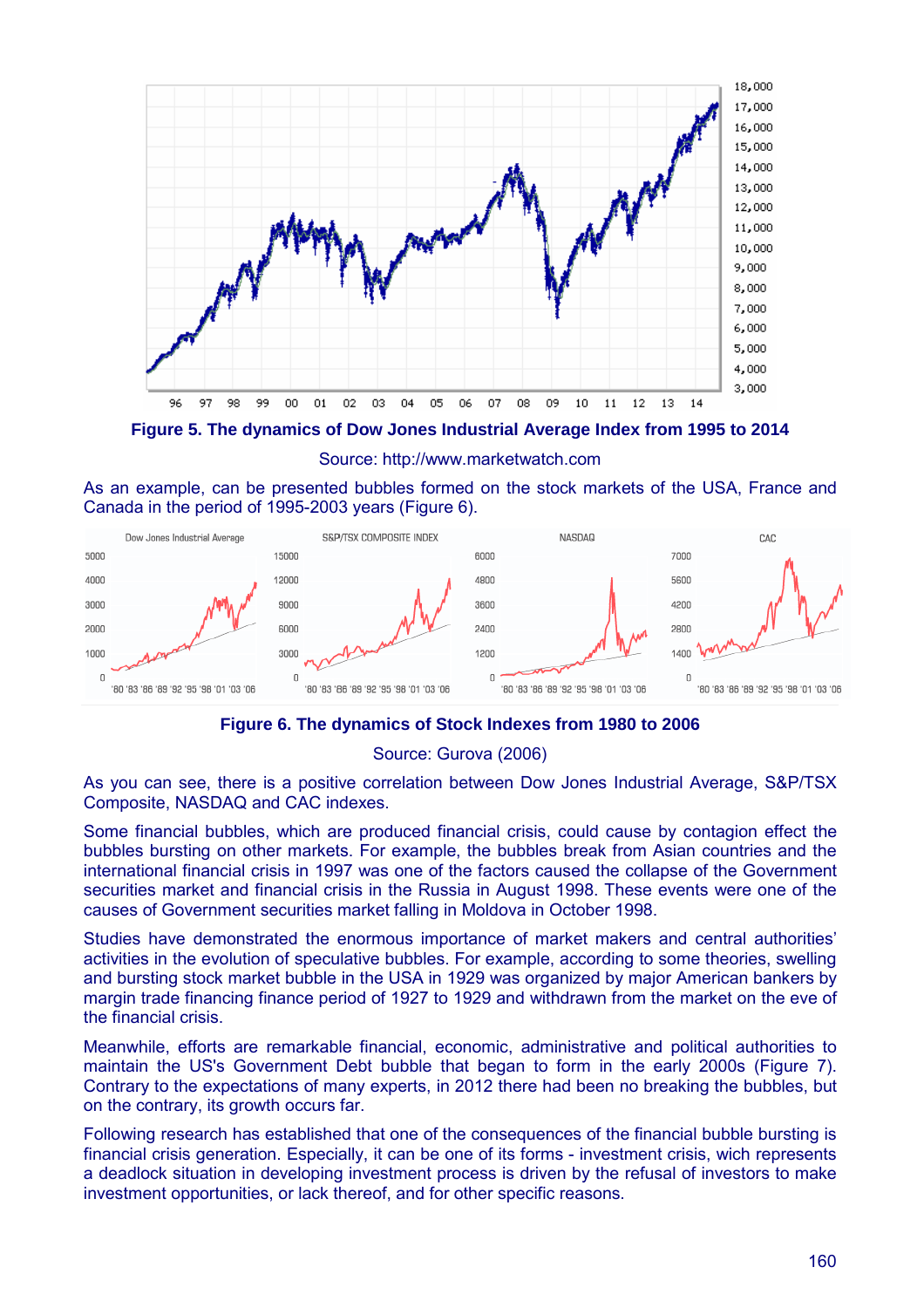Investment crisis usually leads to financial market liquidity crisis that precedes, in turn, general financial crises. Substantial reduction in financial market liquidity often leads to radical loss financial assets, which are considered by many experts financial crisis. (*Financial crisis*, n.d.)



**Figure 7. US Total Government Debt from 1900 to 2014 (percent GDP)**

http://www.usgovernmentspending.com/spending\_chart\_1900\_2019USp\_XXs1li111mcn\_H0t\_US Total\_Government\_Debt

In turn, liquidity dynamics can be characterized by the following (Lobanov, Chugunov, 2003, p. 307- 308):

- *Liquidity concentration*. Markets which are traded instruments can replace each other often liquidity is concentrated on a small number of active and at the same time, other assets remain essential less liquid.
- *Liquidity disappearance* on the market. Typically, the concentration of liquidity in one market leads to the liquidity disappearance on other markets.
- *Flight to liquidity*. This can be considered the migration of liquidity in the markets, which, as expected, will maintain sufficient liquidity even in times of crisis. If a phenomenon such market participants are willing to pay a higher premium than usual to invest resources in such assets. The phenomenon of "runaway liquidity" is usually part of a larger process of flight to quality, as market participants pay a higher premium for assets that have a lower risk of all forms (and primarily of the crediting ) times, and observed on the market crisis.

As shown, market liquidity is strongly influenced by investor sentiment and, in our opinion, and liquidity crises are often caused by seizures investment.

Usually crises resulting investment relatively quickly, but they can exist in a dormant state and not be so visible, slowly damaging the normal functioning of financial markets and undermining the foundations of economic growth of the country.

#### **Conclusions**

Bubbles are an indispensable element of modern financial system. The research results show predictable behavior of bubbles, which, to some extent, allows forecasting the financial crisis, which can serve as an informational support for setting operating strategies for speculators and investors, and regulators measures of public authorities. At the same time, it should be taken into account peculiarities of certain types of speculative bubbles and basic behavior of market operators.

## **Bibliography**

- 1. 5 Steps Of A Bubble. http://www.investopedia.com/articles/stocks/10/5-steps-of-a-bubble.asp
- 2. Behzad T. Diba, Herschel I. Grossman (1985) The Impossibility of Rational Bubbles, http://www.nber.org/papers/w1615
- 3. Bulele speculative, http://sr.kmarket.ro/documentare/altemateriale/bulespeculative.doc